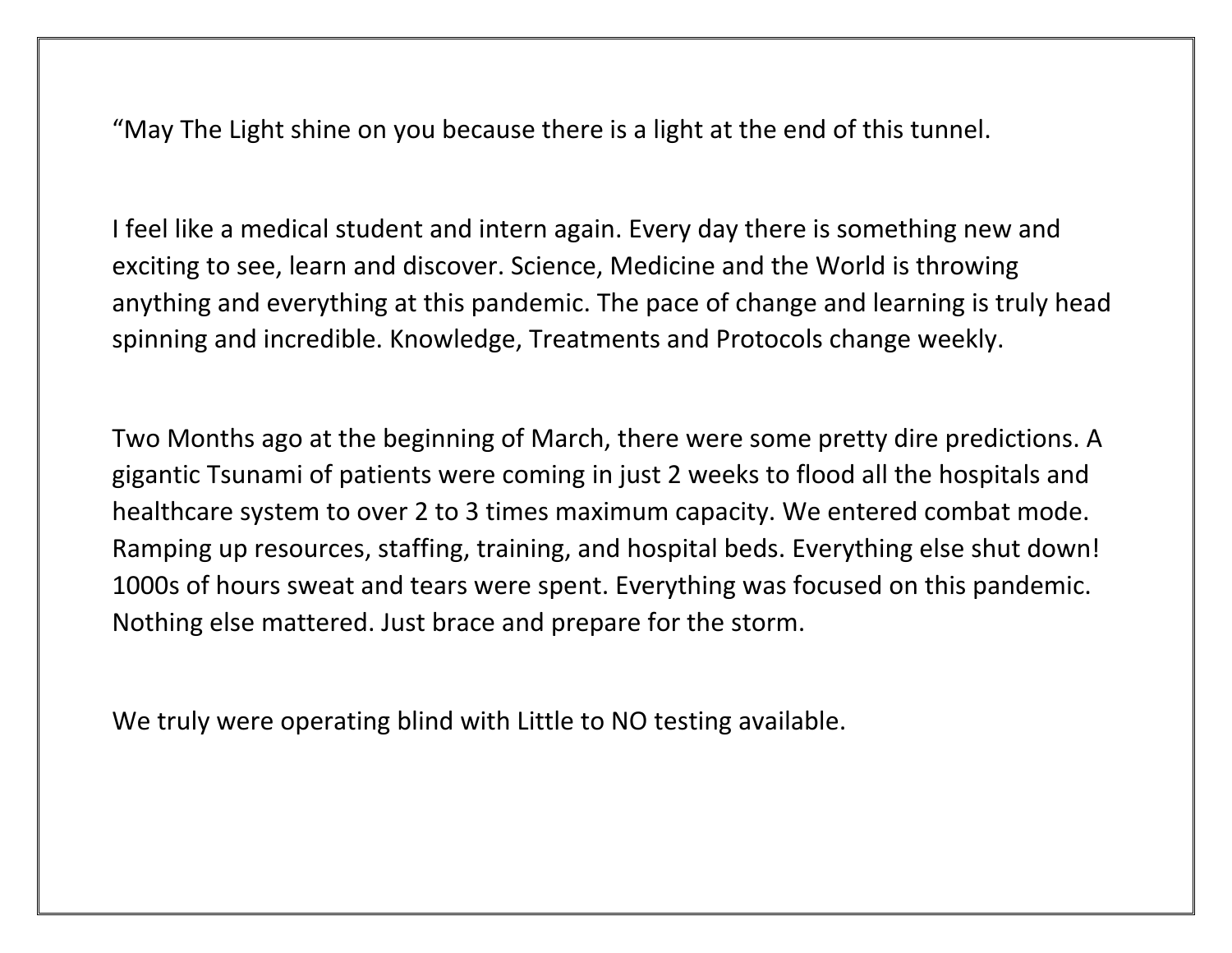We truly were operating blind. Little to NO testing available. Despite knowing we had multiple probable positive COVID patients, we could not test except by strict CDC recommended protocols. No testing anyway. Told hundreds to stay home. Don't come unless truly sick or very short of breath. "Your cough and fever probably is the flu." So when the first hospitalize patients did show up, O2 sats in the 80s and White out on CXR with the worst looking ARDS ever seen. Intubate and Ventilate early. Steroids were not helpful. Try some Hydro chloroquine. Give fluids. Don't give fluids; give albumin... Etc. Operating in the dark. No Light. Just weeks old anecdotal information from China, Italy and Washington State.

In war, they say that first encounter always has casualties. Those first Heath Care providers who were infected and those first few patient deaths were the first encounter. Retrospectively, one always wishes one knew what we know now.

What if we had broad available testing? What if we would have told everyone to come in ASAP with symptoms? What if we all stood up and screamed as loud as we could to everyone: SHELTER AT HOME AND DO NOT GO ANYWHERE! Social Distance, Wear a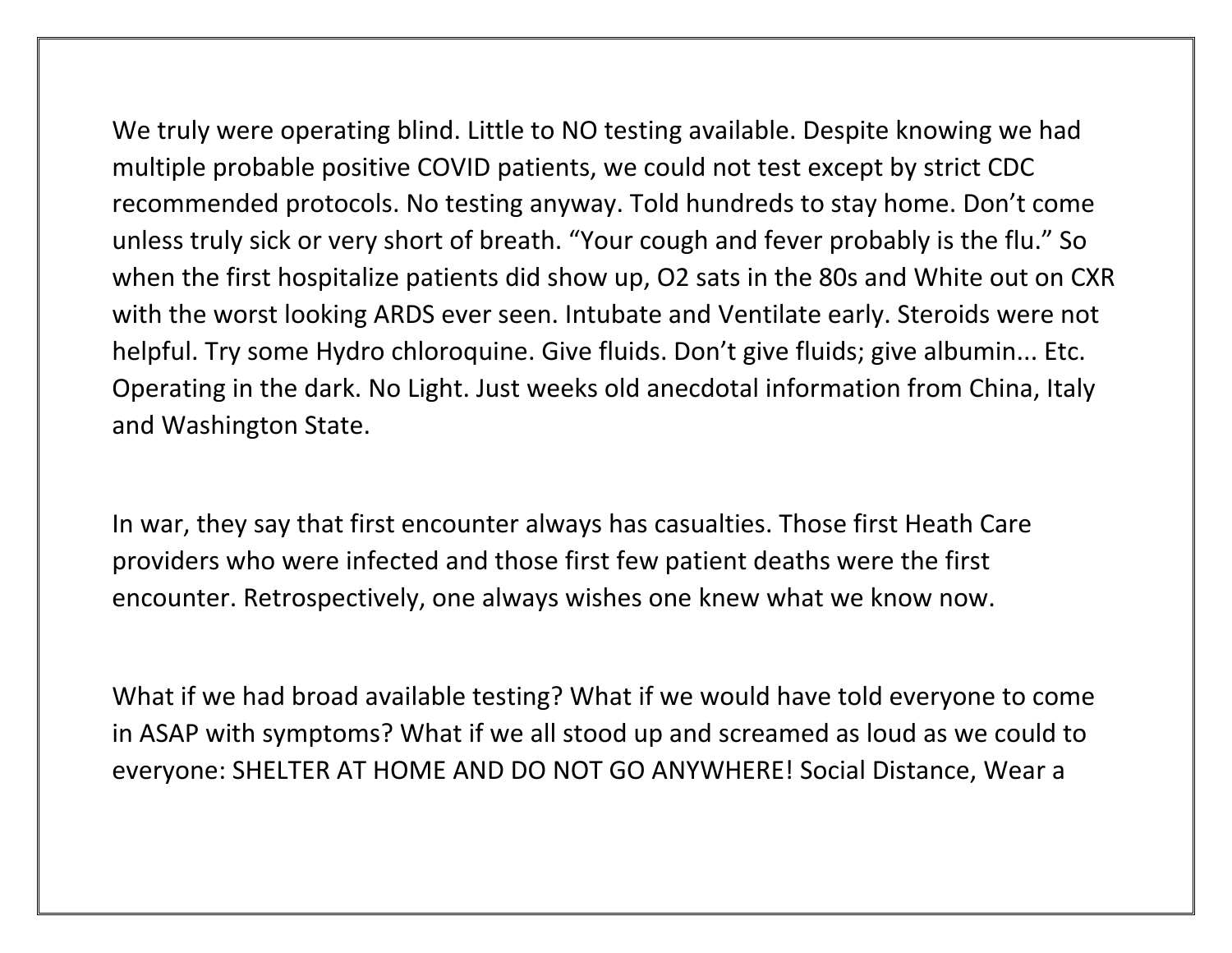mask, and wash your hands like crazy! Would anyone really listen? Would things have been different?

Fast forward just two months to early May. Except for NY, those dire predictions ended up only 1/5 to 1/10th as bad. That tsunami ended up a large swell. Patients now come in ASAP with any symptoms. We know SO much more now. We have SO much more experience now. (At least for the West Coast) we have decent testing. We have good protocols. We have treatments: High Flow O2, Proning, Steroids, Anticoagulation, Remdesivir, IL1 & IL6 Inhibitors, Convalescent Serum, ...etc.

Just last week, Sent home 10 COVID patients and put 4 more into the Remdesivir trials and no deaths. Patients are actually doing well and going home. Deaths are few and far between. No new Healthcare Provider infections. There is hope and promise and solutions and an end to this pandemic sometime in the future.

Cannot wait to see what the next 2 months, 6 months and year brings. Along with some hiccups and disappointments, there will be even more major victories: Even better